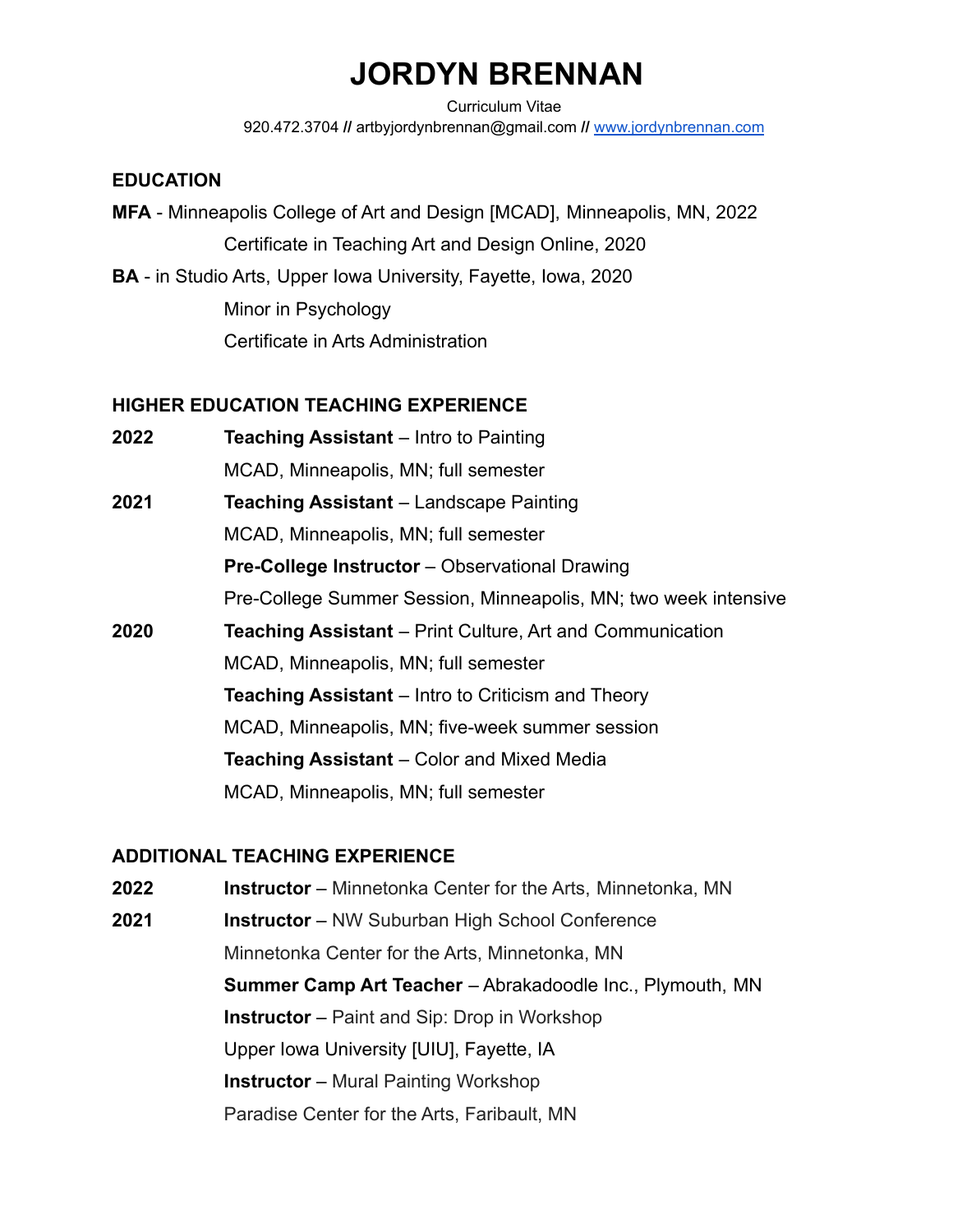**Instructor** – Art on a Roll: Drop in Workshop

Art in Motion, Holdingford, MN

**2019 Continuing Education Instructor** – Intro to Oil Painting UIU, Fayette, IA; five-week course

**2018 Continuing Education Instructor** – Intro to Drawing UIU, Fayette, IA; five-week course

## **MURALS: DESIGNED & EXECUTED**

- **Upcoming:** Chet Krause' Legacy Park, Iola, WI, Noelridge Greenhouse, Cedar Rapids, IA Mural Centrals, Northeast Minneapolis, MN Artboards, North Mankato, MN Knutson + Casey, Mankato, MN
- **2022** *Lichtenberg Silo*, Residential Property, Clitonville, WI Exterior mural painted on concrete silo. 10' x 8'.
- **2021** *Love, Friendship, Energy,* Newpark Resort Park City, Utah, Exterior mural painted on metal electrical lockers. 22' x 8'.
- **2021** *Radies Silo,* Residential Property, Big Falls, WI Exterior mural painted on a concrete silo. 15' x 15'.
- **2021** *History of McGregors*, McGregors Furniture & Mattress, Marshalltown, IA Exterior mural painted on the concrete sidewalk leading up to the store.  $25' \times 8'$ .
- **2021** *Love For All,* The City of Faribault, Faribault, MN Exterior mural painted on a three-story metal building. 85' x 35'.
- **2020** *Hameister Silo*, Residential Property, New London, WI Exterior mural painted on concrete silo. 25' x 30'.
- **2020** *River Scene, Karst, Wetland,* Osborne County Nature Center, Elkader, IA Three indoor murals painted on concrete and drywall. 23' x 10', 12' x 10', 12' x 10'.
- **2019** *Concrete Garden,* Fire Farm Inc., Elkader, IA Exterior mural painted on a two-story brick building. 40' x 20'.
- **2019** *Peacock Pride,* Upper Iowa University Softball Program, Fayette, IA Interior mural painted for the locker of the NCAA DII Softball Team.
- **2018** *Storefront Windows***,** Fayette Sweets | Hippie Mikes | Driftless Area Guiding Company, Fayette, IA – Exterior window murals for local businesses.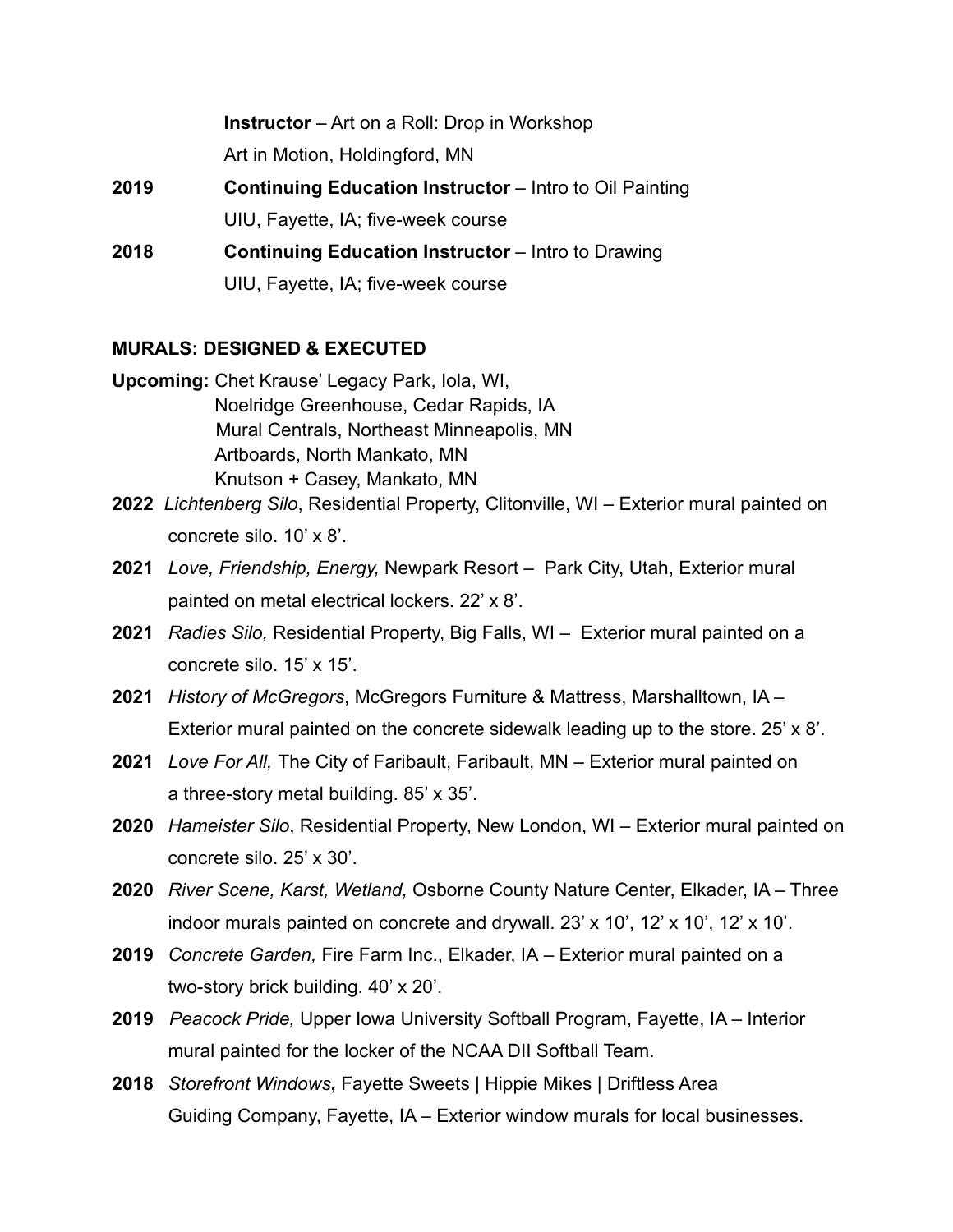## **ART EXHIBITIONS**

| 2021   | A Year in Review, Regional Exhibition, The Art Garage, Green Bay, WI               |
|--------|------------------------------------------------------------------------------------|
|        | Purely Abstract, International Group Exhibition, Las Laguna Art Gallery,           |
|        | Laguna Beach, CA                                                                   |
|        | Up Close and Personal, International Juried Art Exhibition, Jurors: Anna           |
|        | Conlan & Neil C. Trager, Trolley Barn Gallery, Poughkeepsie, NY                    |
|        | Wreck-Oning, National Online Juried Exhibition, Juror: Rai Arthur-Mensah,          |
|        | Cade Art Gallery, Arnold, MD                                                       |
|        | Heroes, Heroines and Heroics, National Online Juried Exhibition, Jurors:           |
|        | Robert Leedy, Flagler County Art League, Palm Coast, FL                            |
|        | 26th Arts North, International Juried Exhibition, Jurors: Jonathan Carver,         |
|        | Cindy Koopman & Curt Pederson, Hopkins Center for the Arts, Hopkins, MN            |
|        | MCAD MFA Fall Show, Group Exhibition, Open-air Gallery, MCAD,                      |
|        | Minneapolis, MN                                                                    |
| (Solo) | Care, Solo Exhibition, MCAD Library, Minneapolis, MN                               |
|        | Mid-Program Exhibition, Class of 2022 Group Exhibition, MFA Gallery, MCAD,         |
|        | Minneapolis, MN                                                                    |
|        | MFA Students Response to a Global Pandemic, Two-Person Exhibition,                 |
|        | Gallery 148, MCAD, Minneapolis, MN                                                 |
| 2020   | Foot in the Door 5: The Virtual Exhibition, Group Exhibition, Minneapolis          |
|        | Institute of Art [Mia], Minneapolis, MN                                            |
|        | MCAD MFA Fall Show, Group Exhibition, Open-air Gallery, MCAD,                      |
|        | Minneapolis, MN                                                                    |
|        | UIU Senior Thesis, Four-person published exhibition, Bing-Davis Memorial           |
|        | Gallery, Upper Iowa University, Fayette, IA                                        |
| 2019   | 200/300 Studio Art Group Exhibition, Bing-Davis Memorial Gallery, Upper            |
|        | Iowa University, Fayette, IA                                                       |
| 2017   | Cedar Valley Biennial, Juried Exhibition, Juror: Jane Gilmore, Waterloo Center for |
|        | the Arts, Waterloo, IA                                                             |

## **AWARDS AND SCHOLARSHIPS**